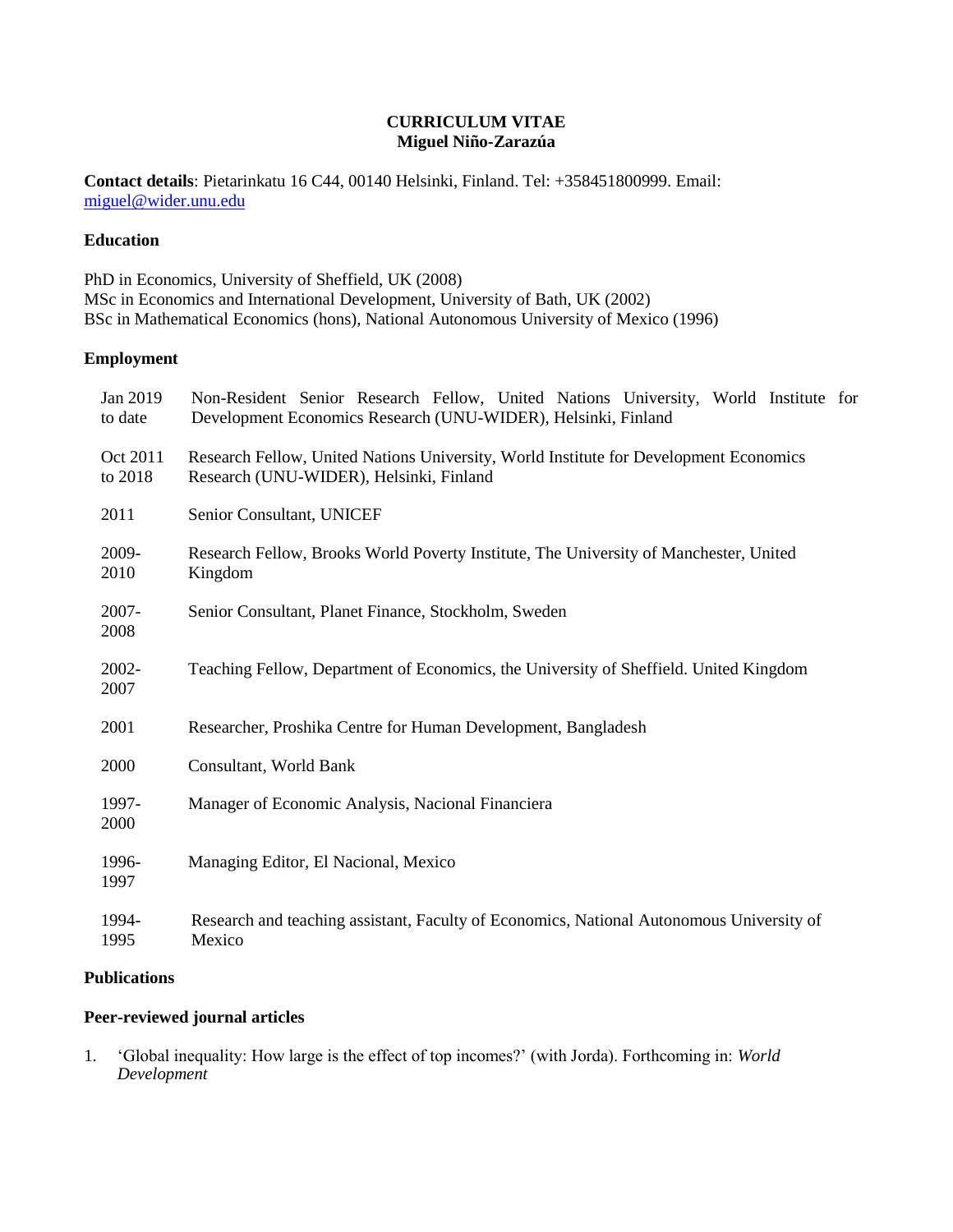- 2. 'Improving financial inclusion through the delivery of cash transfer programmes. The case of Mexico's Progresa-Oportunidades-Prospera programme' (with Masino). Forthcoming in: *Journal of Development Studies*
- 3. 'Schooling and labour market impacts of Bolivia's Bono Juancito Pinto' (with Canelas). Forthcoming in: *Population and Development Review*
- 4. 'Information externalities, programmatic spending and voting preferences in rural Mexico. The case of Progresa-Oportunidades-Prospera program' (with Filipovich and Santillan Hernandez). Forthcoming in: *European Journal of Political Economy*
- 5. 'The Distributional Impact of the Pension Reform in Rural China' (with You). Forthcoming in *Population and Development Review*
- 6. 'The Long(er)-Term Impacts of Chile Solidario on Human Capital and Labour Income' (with Neidhoefer). Forthcoming in *Population and Development Review*
- 7. Lofty Pine and Clinging Vine: The Educational Great Gatsby Curve and the Role of House Prices (with You) (forthcoming) in: *Journal of Housing Economics*
- 8. Poverty Dynamics and Programme Graduation from Social Protection: A Transition Model for Mexico's Oportunidades Programme (with Lora) in: *Journal of Economic Inequality*, 17(2): 219–251
- 9. How polarized is the global income distribution? (2018) (with Roope and Tarp) in: *Economics Letters,*  [167\(](https://www.sciencedirect.com/science/journal/01651765/167/supp/C)June): 86-89
- 10. Fiscal Policy, State Building and Economic Development (2018) (with Addison and Pirttilä) in: *Journal of International Development,* 30(2): 161-172
- 11. Does Social Spending Improve Welfare in Low-income and Middle-income Countries? (2017) (with Haile) in: *Journal of International Development,* 30(3): 367-398
- 12. Global inequality: Relatively lower, absolutely higher (2017) (with Roope and Tarp) in: *Review of Income and Wealth* 63(4): 661-684
- 13. The impacts of the food, fuel and financial crises on households in Nigeria: A retrospective approach for research enquiry (2016) (with Chiripanhura) in: *Development Policy Review*, 34(6): 763–788
- 14. Aid, Education Policy, and Development, (2016) in: *International Journal of Educational Development*, 84: 1-8
- 15. What works in education policy in developing countries? (2016) (with Masino), in: *International Journal of Educational Development*, 48: 53-65
- 16. The Effectiveness of Foreign Aid to Education. What Can Be Learned? (2016) (with Riddell), in: *International Journal of Educational Development*, 84: 23-36
- 17. Ethnic Heterogeneity and Public Goods Provision in Zambia: Evidence of a Subnational "Diversity Dividend" (2016) (with Gisselquist and Leiderer), in: *World Development*, 78: 306-323
- 18. Aid, Social Policy and Development (2015) (with Addison and Tarp), in: *Journal of International Development*, 27(8): 1351-1365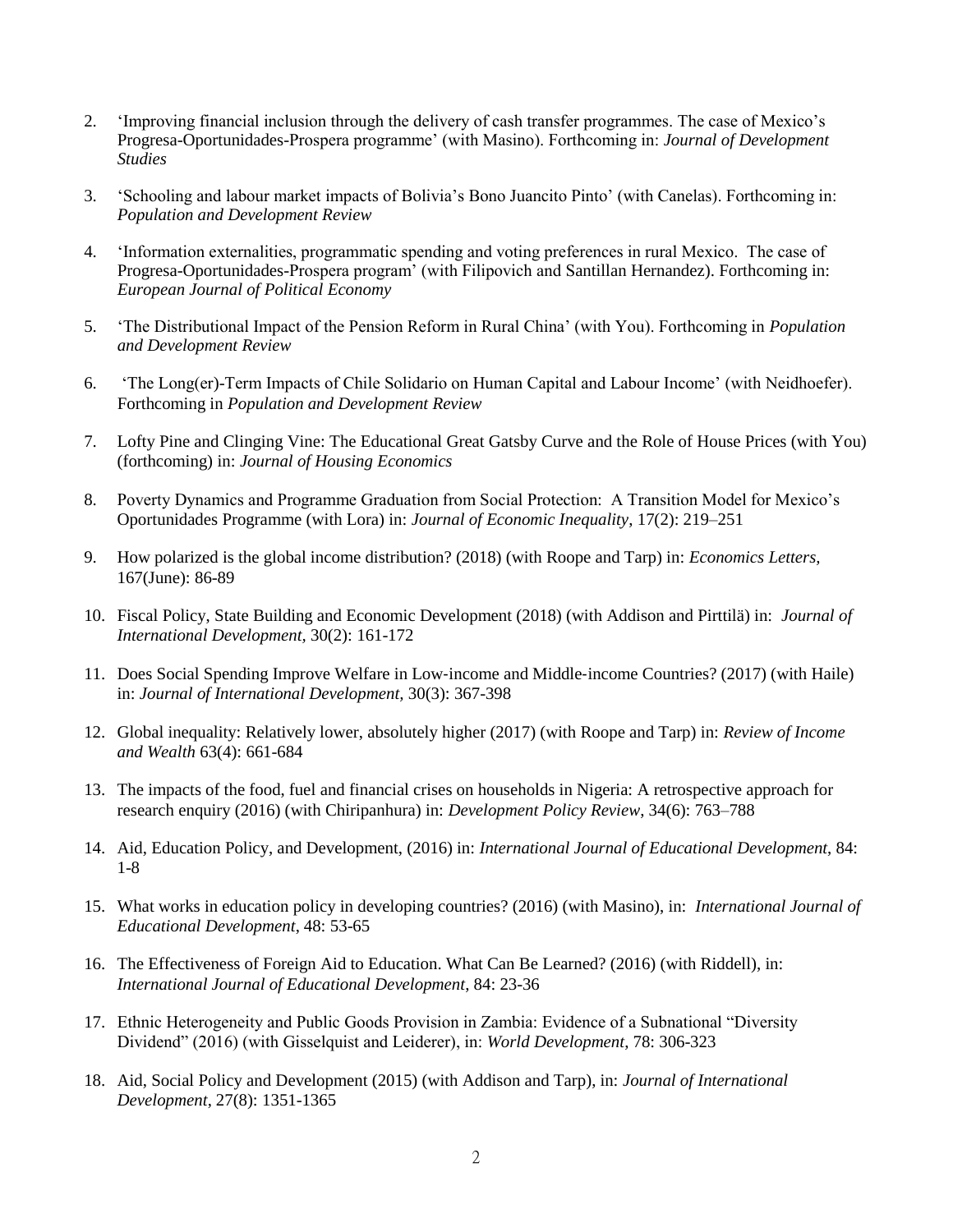- 19. Aid, Political Cycles and Growth in Africa (2015) (with Chiripanhura), in: *Journal of International Development*, Vol. 27, Num. 8, 1387-1421
- 20. What can Experiments tell us about how to improve Governance? (2015) (with Gisselquist) in: *Journal of Globalization and Development*, 6(1): 1–45
- 21. Non-clinical interventions -for acute respiratory infections and diarrhoeal diseases among young children in developing countries (2015) (with Seguin), in *Tropical Medicine and International Health*, 20(2): 146-169
- 22. Microcredit, labour and poverty impacts in urban Mexico (2013) in: *Review of Development Economics*, 17(4): 747–762
- 23. Social Protection in sub-Saharan Africa. Getting the Politics Right (2012) (with Barrientos, A., Hulme, D. and Hickey), in: *World Development*, 40(1): 163-176
- 24. Financing social protection for children in crisis context (with Barrientos, A.) in: *Development Policy Review* (2011), 29(5): 601-618
- 25. Improving Air Quality in Metropolitan Mexico City. An Economic Valuation. (2002) With Vergara, et al in: *World Bank Policy Research Papers*, No. 2785

### **Peer-review book contributions**

- 26. "Social Protection in Mexico and Latin America" in: Anand et al (Eds): The Handbook of BRICS and Emerging Economies. Oxford: *Oxford University Press*
- 27. "Needs vs. Expediency: Poverty Reduction and Social Development in Post-Conflict Countries" (with Addison, T; Gisselquist, R. and Singhal, S) (2016) in: Langer and Brown (Eds): 'Building Sustainable Peace. Timing and Sequencing of Post-Conflict Reconstruction and Peace Building' Oxford: *Oxford University Press*
- 28. "Estimation of resource use efficiency in wheat production in Uzbekistan: Application of the DEA Double Bootstrap Method" (with A. Karimov) (2015) in: Lamers, Rudenko, and Vlek (eds.): 'Restructuring land and water use in the lower Amudarya region: policies and practices', Bonn: *Bonn University Press*
- 29. "Quantitative Analysis" in: Laws et al (2012) 'Research for Development: A Practical Guide', London: *Sage Publications*
- 30. "Mexico's Oportunidades and the raise of social protection in Latin America" (in Swedish) (2011) in: Axelsson Nycander (Ed): Pengar i handen: en antologi om sociala trygghetssystem som metod för att bekämpa fattigdom och hunger. Uppsala: Nordiska Afrikainstitute.
- 31. "Non-contributory social assistance in developing countries" (2010) (with Barrientos, A.) in: 'Extending Social Security to All. Guide to Practice', Geneva: ILO.

### **Journal Special Issues**

- *1.* Journal Special Issue: 'Welfare and Distributive Effects of Social Assistance in Developing Countries'. (Guest Editor), forthcoming in: *Population and Development Review*
- 2. Journal Special Issue: 'The Political Economy of Social Assistance in Developing Countries'. (Guest Editor), forthcoming in: *European Journal of Political Economy*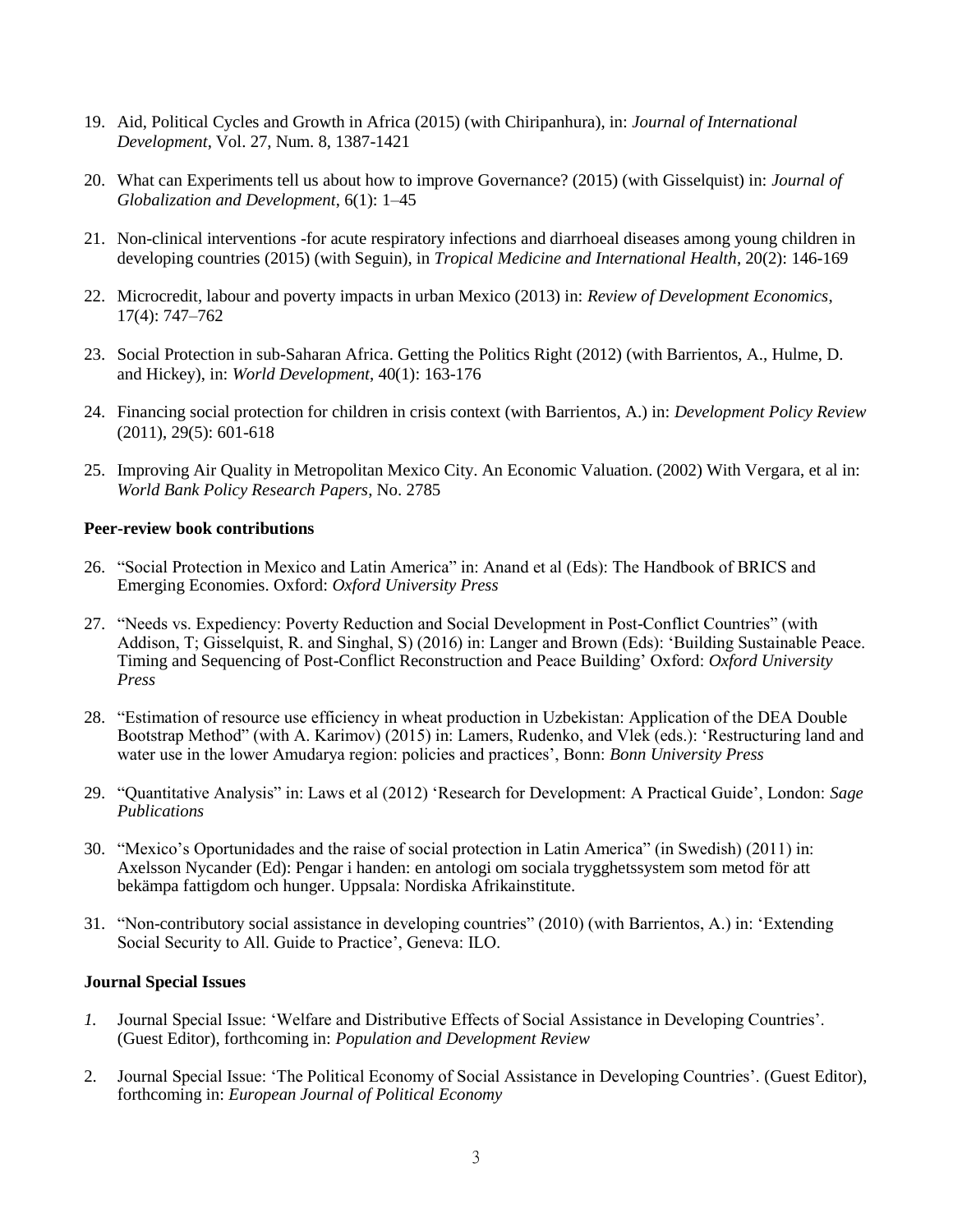- 3. Journal Special Issue: 'Fiscal Policy, State Building and Economic Development'. (2018) (Guest Editor with Addison and Pirttilä), in *Journal of International Development* 30(2)
- 4. Journal Special Issue: 'Aid, Education Policy, and Development' (2016) (Guest Editor), in: *International Journal of Educational Development*, 48
- 5. Journal Special Issue: 'Experiments in Development Economics' (2015) (Guest Editor with Gisselquist), in: *Journal of Globalization and Development*, 6(1)
- 6. Journal Special Issue: 'Aid, Social Policy and Development' (2015) (Guest Editor with Addison and Tarp), in: *Journal of International Development*, 27(8)

### **Books**

- 1. 'The Politics of Social Protection in Eastern and Southern Africa'. (Co-edited with Hickey, Lavers and Seekings). Forthcoming. *Oxford University Press*
- 2. 'Microcredit and poverty in Mexico. An impact assessment in urban markets'. (2009) Berlin: VDM Verlag.

### **Papers under 'revise and resubmit' in academic journals**

- 1. 'Global inequality in length of life: 1950-2015' (with Jorda). *WIDER Working Paper* 192/2017. Helsinki, Finland.
- 2. 'Poverty and wellbeing impacts of microfinance: What do we know?' (with Maitrot). *WIDER Working Paper* 190/2017. Helsinki, Finland.
- 3. 'The redistributive effects of contributory and non-contributory transfer programmes in Namibia' (with Chiriphanura). *WIDER Working Papers.* Helsinki, Finland
- 4. 'HIV/AIDS Vulnerability and Labour Migration in India, Bangladesh, and Nepal' (with Canelas, and Samuels)

#### **Work in progress**

#### *As part of my work on Social Protection and Redistribution*

- 1. 'Juana Azurduy Voucher Program: health impacts for mothers and children' (with Canelas)
- 2. 'Cash Transfer Programs and Intergenerational Social Mobility: The case of Mexico's Progresa-Oportunidades-Prospera program' (with Schimanski)
- 3. 'Social Assistance, Politics and Institutions (SAPI) database: An informational basis for the analysis of Social Assistance programmes in developing countries' (with Barrientos and Santillan-Hernandez)
- 4. 'The Politics of Natural Resources, Redistribution and Social Protection' (with Addison and Peña-Berdugo)
- 5. 'Natural Resources, Electoral Behaviour and Social Assistance in Latin America' (with Addison and Villa)

#### *As part of my work on Inequality, Polarization and Redistribution*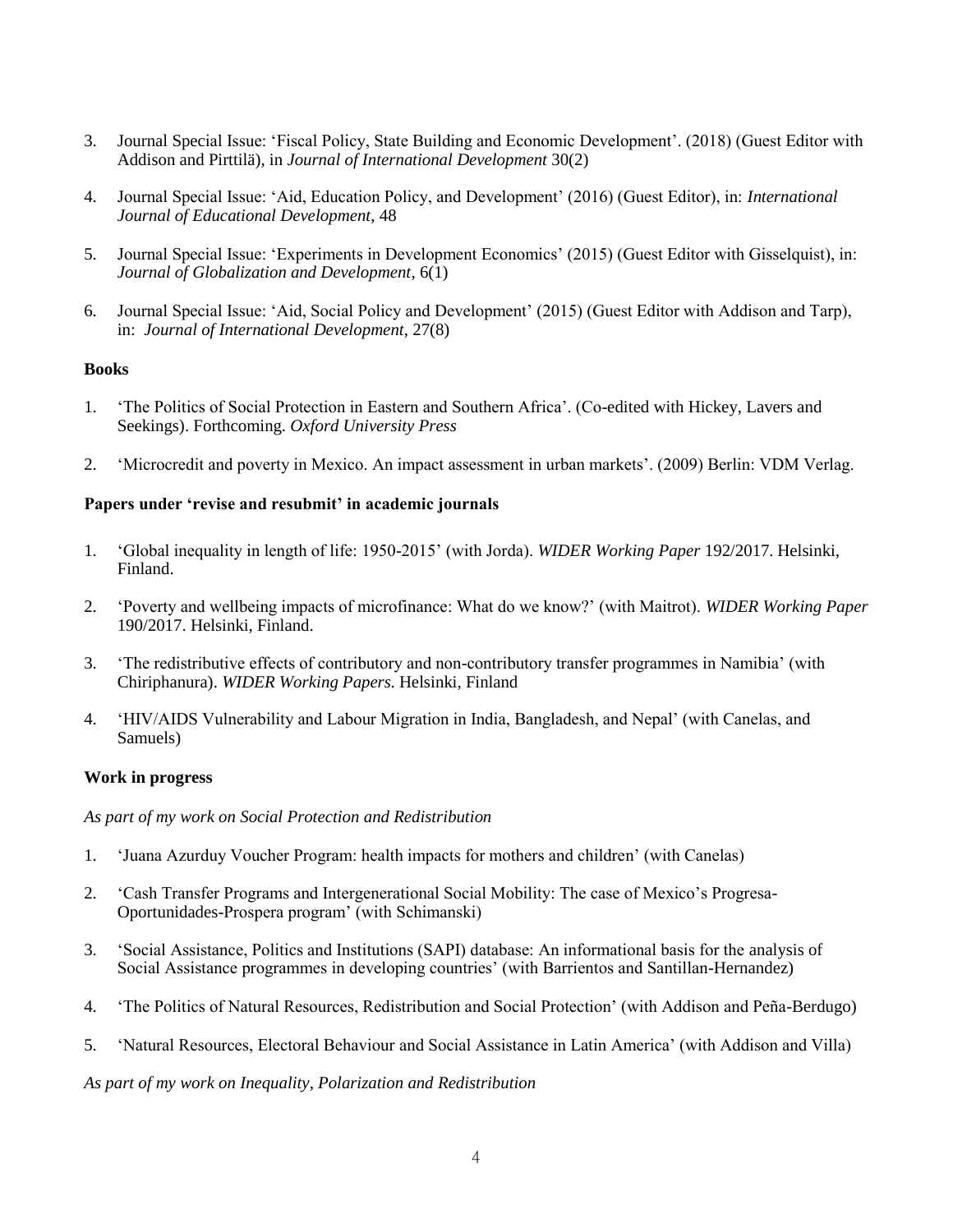- 6. The progressivity and regressively of tax benefit systems in developing countries (with Huesca and Llamas)
- 7. 'Inequality and the Social Contract' (with Scaturro)
- 8. The Inequality-Growth-Poverty Triangle revisited (with Tarp)
- 9. Global Polarization: What is the Effect of the Super Rich? (with Roope, Joda and Tarp)

*As part of my work on Social Policy and State Capacity* 

- 10. 'A Model of Violent Crimes' (with Canelas and Rakotonindrainy)
- 11. Clientelism: what do we know?
- 12. Policy Interventions against HIV/AIDS, Tuberculosis and Malaria in Developing Countries: What are their Micro-Economic effects?' (with Amaya)
- 13. Did Debt Relief Initiatives help to reach the MDGs? A Focus on Education (with de Talance and Ferry)
- 14. Fighting neglected diseases in the Tropics: What do we know about what works? (with Quattri)
- 15. What works to improve government effectiveness?' (with Gisselquist and Sajuria)

## **Media articles and Policy Reports**

- 1. Income inequality in a globalizing world (2016) (with Roope and Tarp), in: *VOX [CEPR's Policy Portal.](https://voxeu.org/)* 20 September.
- 2. Diversity debit vs. diversity dividend Challenging the conventional wisdom (with Gisselquist) in: Wider Angle, April 2016.
- 3. Three types of interventions that can improve the quality of education in developing countries (with Masino) Wider Angle, January 2016
- 4. The Effects of an HIV and AIDS Project on Migrants at Source and Destination Sites in Nepal, Bangladesh and India: Findings from a Quasi-Experimental Study. ODI Research Paper, July 2014.
- 5. Aid, poverty and the social sectors. UNU-WIDER, ReCom Position Paper, 2013, Helsinki, Finland.
- 6. Tackling the Main Causes of Child Mortality in Developing Countries. Evidence from Nonclinical Interventions. Wider Angle, October 2013
- 7. Identifying 'What Works' in Foreign Aid Experimental and Non-experimental Approaches. Wider Angle, September 2013
- 8. Aid and the Social Sectors. Reflections from the Stockholm Results Meeting. Wider Angle, April 2013
- 9. What Can Experiments Tell Us About How to Improve Governance? Wider Angle, October 2012
- 10. Redefining poverty in China and India (with Addison) in: Wider Angle, March 2012.
- 11. Vulnerability to HIV & AIDS: Social Research on Cross Border Mobile Populations from Nepal to India. Emphasis Baseline Report (with Wagle, et al) Emphasis Secretariat, CARE International, October 2011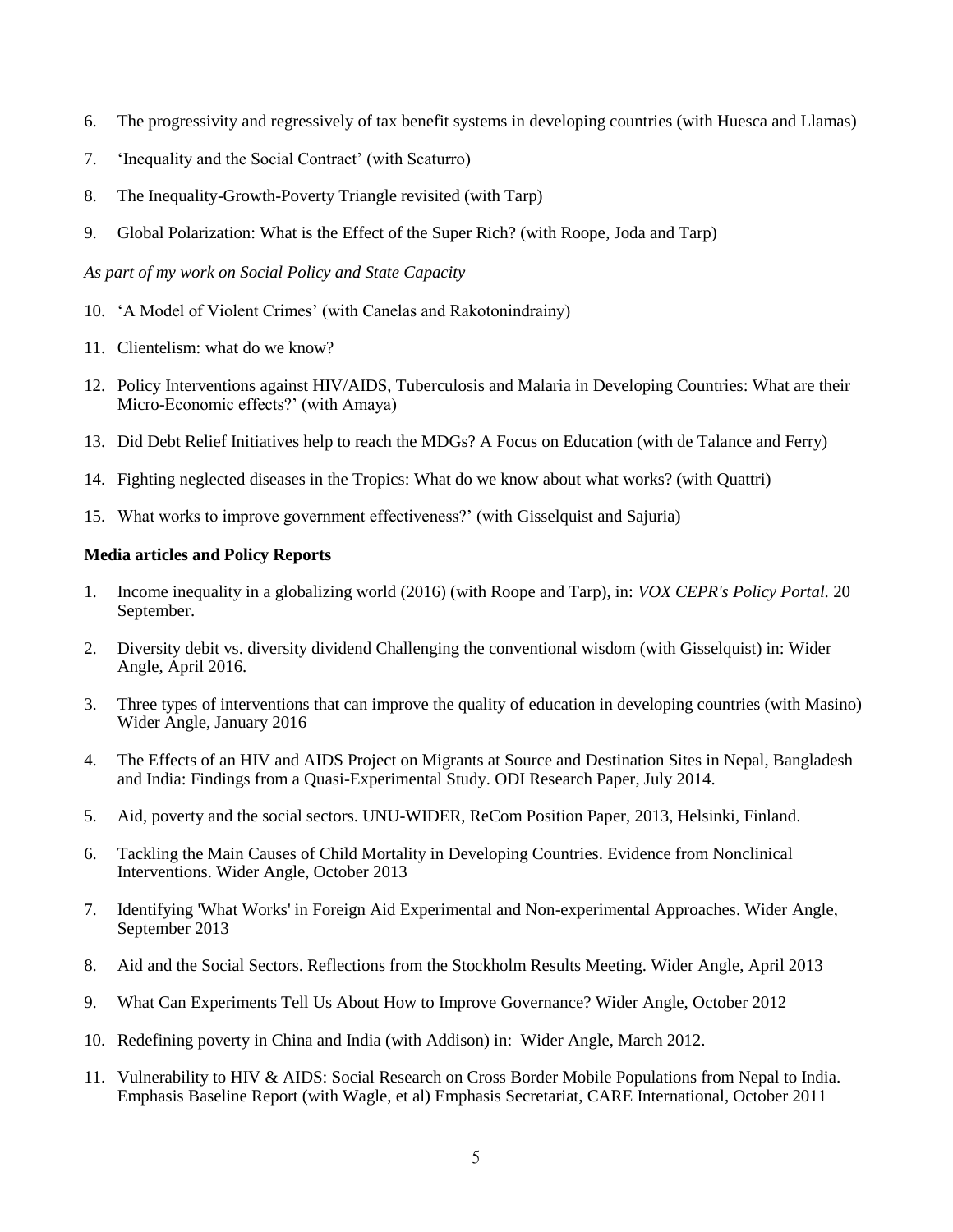- 12. Vulnerability to HIV & AIDS: Social Research on Cross Border Mobile Populations from Bangladesh to India. Emphasis Report (with Sultana, et al), CARE International, October 2011
- 13. Vulnerabilities of movement: cross-border mobility between India, Nepal and Bangladesh (with Samuels etal) ODI Background Papers, November 2011
- 14. Food, finance and fuel: the impacts of the triple F crisis in Nigeria, with a particular focus on women and children (with Samuels et al) ODI Background Papers, October 2011.
- 15. ODI Discussion Papers with a focus on Lagos, Abuja, Adamawa, Edo, Benue, Imo and Kano. Papers available at: http://www.odi.org.uk/resources
- 16. CPRC Report: Social Transfers and Chronic Poverty: Objectives, design, reach and impact (with A. Barrientos) (2011)
- 17. The Effects of non-Contributory Social Transfers in Developing Countries: A Compendium (2010) (with Barrientos).
- 18. Social Assistance in Developing Countries Database, Version 5.0 (2010) (with Barrientos and Maitrot). The SADC database was commissioned by DFID and provides a summary of the evidence on the effectiveness of social assistance in developing countries.
- 19. Do social transfer programmes have long-term effects on poverty reduction? (2010) (with Barrientos) CPRC Policy Brief.
- 20. Early childhood education and care policy in Mexico. A Cost-Benefit Analysis (1996) (with Ruiz-Duran, Escamilla and Nino-Zarazua). The World Bank and the National Education Council

### **Editorial and referee work and other professional activities**

- Associate Editor, and Member of the Editorial Advisory Board of *The Journal of International Development*
- Regular member of the Swedish Research Council for Social Sciences
- Regular referee for the ESRC-DFID joint fund for poverty alleviation research
- Regular referee for the following journals: The Lancet, World Development; Journal of Development Economics; Journal of Economic Surveys, Review of Income and Wealth, Journal of Economic Inequality, Journal of Development Studies, Journal of Human Development and Capabilities; Journal of African Economies, European Journal of Development Research, Journal of International Development; Development Policy Review; Development in Practice, Nordic Journal of Latin American and Caribbean, Trimestre Economico, 3ie Systematic Reviews

#### **Teaching**

- Joint HECER-UNU-WIDER Master Programme in Development Economics, Finland (2011 to 2018) I taught the following topics: 1) Political Economy of Fiscal Policy and Redistribution; 2) Poverty and Inequality, 3) Social Protection and Welfare Policy
- University of Manchester (2009-2010) I taught in a Master program in International Development. Topics: 1) Poverty Analysis, 2) Cost-Benefit Analysis
- University of Sheffield (2002-2007) I taught Development Economics at undergraduate level (subjects included labour markets in developing